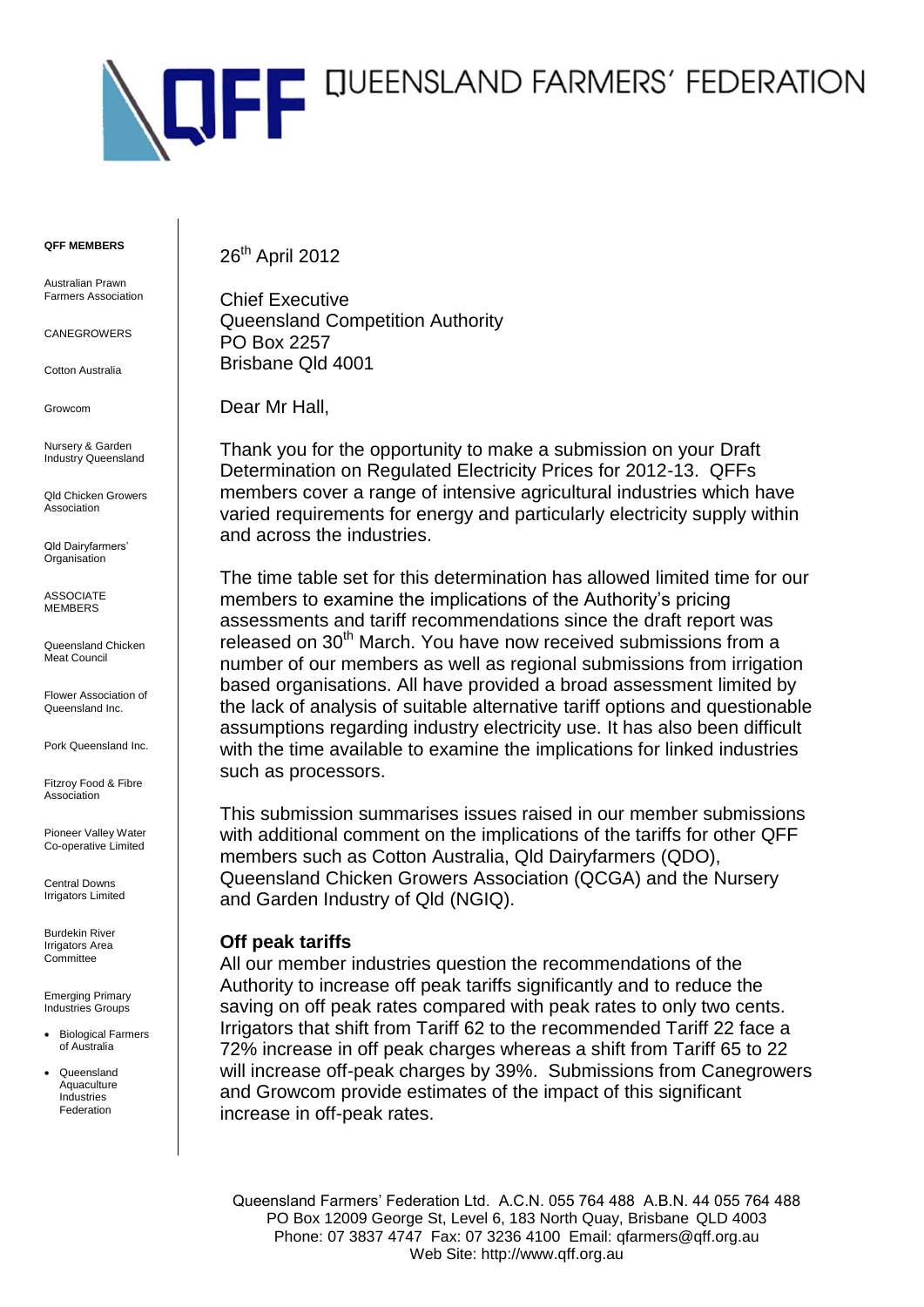Advice from QDO, Cotton Australia, QCGA and NGIQ also raises concerns about the impact of these increases in off peak rates. For dairies the impacts will be felt on irrigated fodder operations. Cotton farms reliant on flood irrigation will generally favour flat demand tariffs.but farms that are shifting from flood to more efficient irrigation systems will be disadvantaged. About 20% of water use for chicken meat producing farms is in off-peak periods and NGIQ report that a survey of their members indicates overnight electricity use for irrigation and heating at about 44% of total use. Industry submissions also question the QCAs assumptions regarding the peak/off-peak split for different industries as a basis for their assessments of tariff recommendations.

The Pioneer Valley Water Co-operative Limited has also tabled a submission with the Authority regarding an increase in their off-peak rates of 82% which will impact on irrigation customers reducing the incentive to take advantage of off-peak rates. The submission explains the significant impact the recommended tariffs will have for sections of the scheme that have been specifically designed for off-peak pumping. The assumption of the 50/50 spilt between peak and off-peak tariffs is also considered not realistic.

SunWater schemes will face similar issues particularly the schemes that make significant use of electricity such as the larger channel schemes. This is because off-peak rates have been eliminated in the larger industrial tariffs such as Tariff 43. SunWater's submission argues that these recommended tariffs are not cost reflective. QCA's final report on water prices for these SunWater schemes is expected to recommend that higher electricity costs are to be passed on to SunWater's irrigation customers.

These tariff changes, if implemented, will be a significant disincentive for irrigators and other farmers to shift to off-peak use. Night time use is more water use efficient as there are reduced losses through evaporation and less wind interference with high pressure irrigation. It is likely that these tariffs will also encourage a progressive conversion to peak use for farms and irrigation water supply providers. These recommendations are hardly in keeping with the directive from the Premier to the Minister for Energy and Water Supply to 'Work with the electricity industry to deliver initiatives that incentivise customers to reduce electricity consumption and thereby lower their cost of living'- (published Ministerial Charter Letter dated 12<sup>th</sup> April).

## **Recommended tariffs**

Submissions from our member industries also address the significant increases in overall prices if the tariffs recommended by your Authority are implemented. Canegrowers highlight that a move from Tariff 66 to Tariff 41 would result in increases of 120% per quarter on average and prices increases of up to 600% for some use profiles. Ergon has advised that Tariff 20 would be more suitable providing for a 25% increase in energy use on average but this does not offset the overall 62% increase in electricity charges.

Queensland Farmers' Federation Ltd. A.C.N. 055 764 488 A.B.N. 44 055 764 488 PO Box 12009 George St, Level 6, 183 North Quay, Brisbane QLD 4003 Phone: 07 3837 4747 Fax: 07 3236 4100 Email: qfarmers@qff.org.au Web Site: http://www.qff.org.au